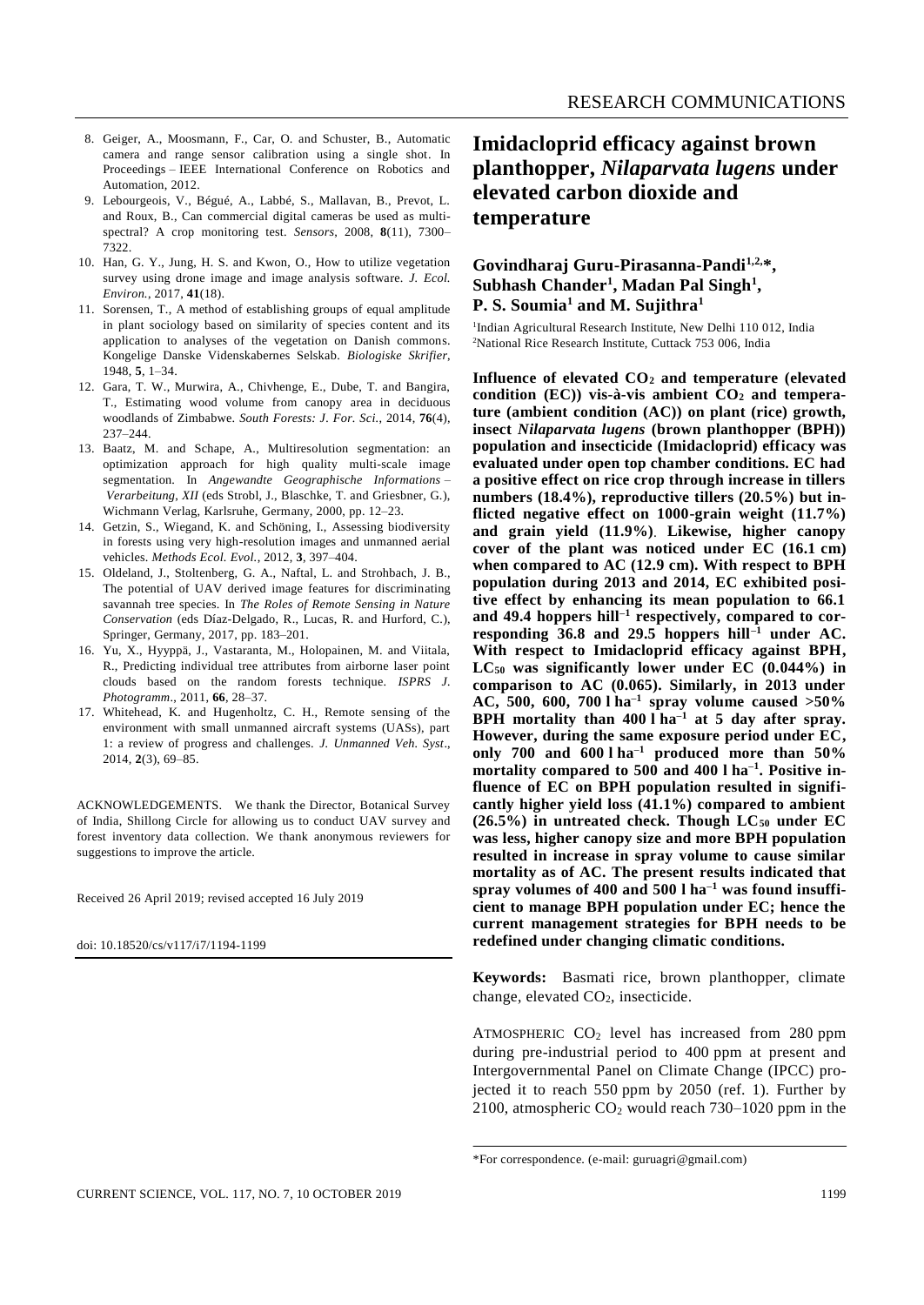absence of a proper monitoring on emissions. Among the various sectors amenable for climate change damages, agriculture is one such important sector as it is severely affected by climate change which has vital impact on future food security and social welfare<sup>2</sup>. In the regions of increased CO2, about 30% reduction in crop yield is likely due to direct positive physiological effects<sup>3</sup>. Climate change might reduce 15% of irrigated rice yields in developing countries by 2050 and an increase in rice price by 12% (ref. 4). More than half of the world's population depend on rice as staple food<sup>5</sup>. India holds the status of largest rice cultivated area (43.9 m ha), with production of 106.7 million tonnes and an average productivity of 3.01 tonnes  $ha^{-1}$  (ref. 6). However, rice productivity in India is still lower compared to Sri Lanka  $(3.51 \text{ tonnes ha}^{-1})$ and China  $(6.26 \text{ tonnes ha}^{-1})^7$ . Due to intensive and extensive cultivation systems followed in rice, in the recent past various pests (insect, diseases and weeds) have increased<sup>8</sup>. Three decades of post-green revolution, insects, diseases and weed complex of rice ecosystems have been subjected to major paradigm shift resulting in low productivity<sup>9,10</sup>. In the recent years, outbreak of brown planthopper (BPH), *Nilaparvata lugens* (Stal.) was noticed very often in North India that posed serious threat to rice production<sup>7</sup>. On the other hand, there is a huge global demand for increasing the rice production to 771.1 million tonnes by 2030 (ref. 11). In addition, climate change also poses significant scientific, political and financial challenges on food production. Increasing concentration of greenhouse emissions is one of the primary causes of global warming which pose potential threat to productivity of rice and in turn the food security.

In general, insects are most vulnerable to environmental factors because they act as a crucial function in the survival, development and reproduction of insect pests and their associated natural enemies<sup>12</sup>. Compared to plants and other vertebrates, insects respond more quickly to any changes in the climate due to shorter generation period and higher reproductive rates. Climate change directly affects insect pest by altering their physiology and behaviour<sup>13</sup> and indirectly via natural enemies, host plants and other challengers<sup>14,15</sup>. Apart from direct effect of climate change on insect pests, it also affects efficacy of pesticides through changes in temperature,  $CO<sub>2</sub>$  levels, rainfall, relative humidity, pH, soil properties, morphological and physiological changes in crop plants<sup>16</sup>. Many studies have been confined to the impact/effect of climate change (CO<sub>2</sub> levels, temperature, ozone and  $CO_2 \times$ temperature) on different insect pests so far, however the availability of information on the efficacy of insecticides under elevated temperature and ambient  $CO<sub>2</sub>$  condition is meagre<sup>17–24</sup>. Earlier workers<sup>25</sup> have predicted increase in pesticides expenditure due to climate change in US, thereby resulting in reduction of producer benefits and an increase in cost of production. Similarly, McCarl and Reilly<sup>26</sup> also reported eventual reduction in societal benefits due to increased pesticide cost under climate change. Previously, studies in US reported increase in plant protection measures in cereals and root crops with the increase in rainfall whereas pesticide doses on fruits, vegetables and beans increased with high temperatures $27$ . Climate change might reduce the accumulation of pesticide load in the environment through increased degradation and accelerated volatilization as well<sup>28</sup>. Unfortunately, no studies were carried out in rice earlier, despite being a dominant ecosystem in India. In majority of the studies conducted through modelling approach and further related to historical climatic data, there is a serious lack of field information of insecticide efficacy under projected climatic situation.

In the near future, rice ecosystem is going to experience the aggravated BPH population under elevated  $CO<sub>2</sub>$  $condition^{20,23,24}$ . Existing pest management strategies need to be re-examined through meticulous research planning to combat the probable effect of increasing atmospheric  $CO<sub>2</sub>$  on plant growth parameters and insect populations. With the intention of finding out effective management strategy in the near future, the present experiment was designed to measure elevated  $CO<sub>2</sub>$  impact on insecticidal efficacy against BPH.

Studies on the effect of spray volume and dose on insecticide efficacy against the BPH population on rice (*Oryza sativa* L.; variety Pusa Basmati 1401) were undertaken in open top chambers (OTCs) during rainy season (June–October) of 2013 and 2014 at Indian Agricultural Research Institute (IARI), New Delhi  $(28°38'N, 77°09'E)$ and 228.61 m). Experimental site is classified as semiarid type with annual rainfall of 708.7 mm, mostly (80%) received during July to October [\(Supplementary Table 1\)](https://www.currentscience.ac.in/Volumes/117/07/1199-suppl.pdf). During the cropping period, seasonal mean air temperature was  $28.2^{\circ}$ C and  $28.3^{\circ}$ C in 2013 and 2014 respectively. During the experimental period, mean daily evaporation was 4.8 and 5.9 mm  $d^{-1}$  respectively, during 2013 and 2014. Throughout the study period, crops (mainly in the vegetative period) received a net precipitation of 1196.8 and 451 mm respectively, during 2013 and 2014. Soil type at the experimental site is Holambi series, belongs to Indo-Gangetic alluvium with pH, 8.30; organic C, 0.35%; electrical conductivity,  $0.16 \text{ dSm}^{-1}$ ; alkaline KMnO<sub>4</sub> extractable N, 156 kg ha<sup>-1</sup>; Olsen P, 24.4 kg ha<sup>-1</sup> and NH<sub>4</sub>OA extractable K, 241.6 kg ha<sup>-1</sup>.

Two OTCs were used for the present study; each maintained under elevated  $(CO<sub>2</sub> \times temperature)$  and ambient  $(CO<sub>2</sub> \times temperature)$  conditions. Under elevated condition (EC),  $570 \pm 25$  ppm CO<sub>2</sub> level was maintained through external CO<sub>2</sub> supply from 9:30 a.m. to 4:30 p.m. from paddy transplanting till harvest, whereas ambient condition (AC) of 397  $\pm$  25 ppm CO<sub>2</sub> level was achieved with free atmosphere air. Only during day time  $CO<sub>2</sub>$  was provided inside the ITC, as during day time only plants utilizes  $CO<sub>2</sub>$  for photosynthesis. Similarly, elevated temperature ( $3^{\circ}$ C > ambient) was maintained with partially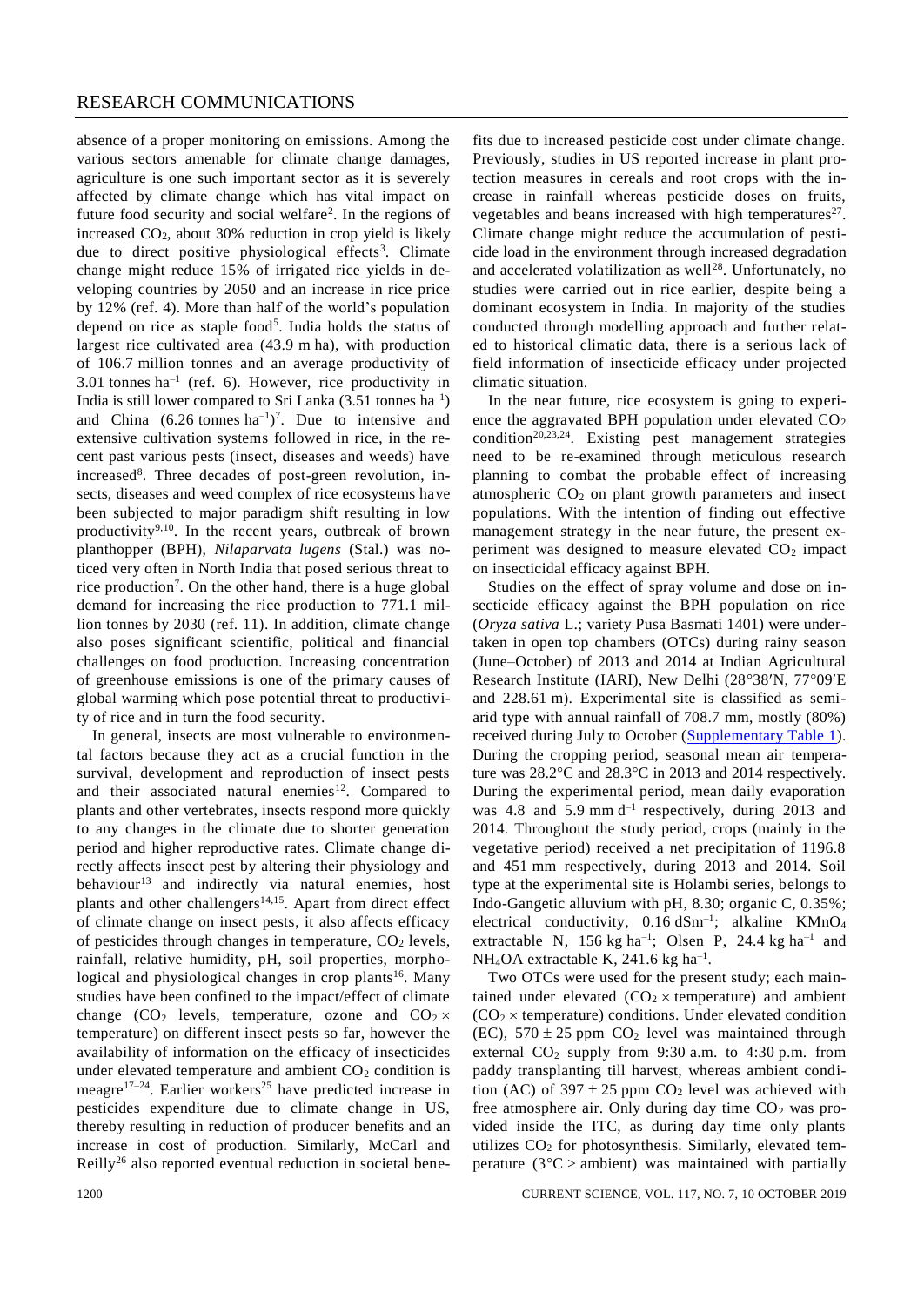covering the upper portion of the OTCs with polyvinyl chloride (PVC) sheets. Preferably PVC sheets of  $120 \mu m$ thickness was used which transmits 90% of sunlight resulting in approximately  $3^{\circ}$ C increase of temperature within the OTC than  $AC^{23,29}$ . Throughout the study period, maximum and minimum temperature of OTC was recorded daily [\(Supplementary Figure 1\)](https://www.currentscience.ac.in/Volumes/117/07/1199-suppl.pdf) with the help of data logger (Model TC 800D, Ambetronics, Switzerland). Sensors (Model TRH 511, Ambetronics, Switzerland) that were fitted in the middle of each OTC provided precise data to the logger. Season-long daytime average  $CO<sub>2</sub>$ in the ambient and elevated OTCs were 390 and 578 ppm in 2013, and 391 and 583 ppm in 2014 respectively [\(Supplementary Figure 1\)](https://www.currentscience.ac.in/Volumes/117/07/1199-suppl.pdf). Under each EC and AC, one OTC had uninfested crop and the other was exposed to BPH infestation. In order to acquire BPH infestation, five pairs of laboratory reared adult BPHs were released onto potted plants under elevated and ambient  $CO<sub>2</sub>$  conditions, only after  $10-15$  days exposure of plants to  $CO<sub>2</sub>$ .

Fifth instar nymphs (7th day after emergence) were selected for toxicological bioassay (rice-stem dipping method) against Imidacloprid 17.8SL (Confidor®, Bayer Crop Science) $30$ . The rice stems were washed thoroughly with water and dunked into different concentrations of insecticide for 30 sec. For each concentration of the insecticide as well as control (used only distilled water), three replicates were taken. After treatment with insecticide, individual rice stems were allowed for 30 min to air dry and later planted in 500 ml plastic cups containing mixture of soil, vermicompost, sand  $(1:1:1)$  and water. Twenty numbers of 5th instar nymphs were released into plastic cup and covered with muslin cloth and tied with rubber band. The experimental setup was maintained at laboratory condition  $(28^\circ \pm 1^\circ \text{C}$  and  $14:10 \text{ h L : D}$ . Observation on insect mortality due to insecticide was recorded after 72 h of treatment. The nymphs that did not show any movement even after prodding with a fine brush were confirmed as dead. Lethal concentration  $(LC_{50})$  values were calculated with mortality data from bioassay using Probit analysis.

Spray efficacy of Imidacloprid 17.8SL (Confidor®, Bayer Crop Science) @ 0.006% at four different volumes  $(400, 500, 600$  and  $700$  l ha<sup>-1</sup>) against BPH in potted rice under ambient and EC was done. With the help of a hand atomizer (Vintage Atlas Hand Atomizer) different volumes of insecticides spray were achieved. Potted rice plants sprayed with water alone was taken as untreated check. Each treatment was replicated ten times. Observations were made on BPH mortality at 1, 3 and 5 days after treatment. Mean per cent mortality was calculated for each spray volume tested and corrected percent mortality was worked out using Abbott's formula<sup>31</sup>.

The following observations on plant parameters were recorded for all the treatments (uninfested and infested), viz. number of tillers, reproductive tillers, 1000-seed weight, number of seeds/panicles and yield. Likewise,

canopy circumference was measured at vegetative period (45–50 days after spraying (DAS)), flowering period (85– 90 DAS) and post-flowering period (115–120 DAS). 1000-seed weight and grain yield were measured immediately after threshing. Uninfested and infested plants yield were recorded under EC and AC were further compared to determine the effect of elevated  $CO<sub>2</sub> \times$ temperature on extent of yield loss due to BPH.

Statistical analyses were performed using SAS Software (version 9.3). Lethal concentration  $(LC_{50})$  values were calculated through probit analysis by using POLO plus (version 2) software. Effect of different spray volume on insecticide efficacy under elevated and ambient CO<sup>2</sup> concentration was analysed using repeated measure analysis of variance (R-ANOVA). BPH population counts were normalized through square root transformation before statistical analysis. Combined effect elevated  $CO<sub>2</sub> \times$ temperature on various plant parameters was analysed through *t*-test; and different treatment difference were evaluated with least significant difference (LSD) at 5% confidence interval, i.e.  $P \le 0.05$  (ref. 32).

For an effective bioassay, right stage of the insect is required to detect even small amounts of insecticides and express the response with increasing concentrations. The results of the present experiment showed that 5th instars of BPH had significantly different levels of susceptibility under EC and AC. At 72 h after treatment,  $LC_{50}$  was significantly lower under EC (0.044 ml ai/L) in comparison to AC (0.065 ml ai/L; Table 1).

The present study revealed significantly higher BPH populations in the both years under EC than AC. BPH growth and multiplication were enhanced to 66.1 and 49.4 hoppers hill<sup>-1</sup> during 2013 and 2014 respectively under EC than 36.8 and 29.4 hoppers hill<sup>-1</sup> under AC (Table 2).

Under elevated and ACs, spray volumes, viz. 400, 500, 600 and  $700$  l ha<sup>-1</sup> exhibited differential effect on the BPH population (Figure 1). Under EC, Imidacloprid  $(0.006\%)$  at 700 l ha<sup>-1</sup> was found to be very effective in causing BPH mortality followed by 600, 500 and  $400$  l ha<sup>-1</sup> efficacy at 1 DAS in both the years. With the decrease in spray volume from 700 to 400 l ha<sup>-1</sup>, BPH mortality decreased from 55% to 29% (Figure 1 *a*) at 1 DAS during 2013 and 57–23% during 2014 (Figure 1 *b*). At 3 DAS, BPH mortality was  $60\%$  with  $700$  l ha<sup>-1</sup> while it was  $55-29\%$  during first year (Figure 1 *a*) and  $\langle 50\%$ during second year with  $600-400$  l ha<sup>-1</sup> (Figure 1*b*). At 5 DAS,  $700-600$  l ha<sup>-1</sup> resulted in around  $70\%$  and  $50\%$ mortality, respectively during two years, while 500 and 400 caused <50% mortality (Figure 1).

Under AC, 700, 600, 500  $1 \text{ ha}^{-1}$  caused significantly higher mortality than  $400 \, 1 \, \text{ha}^{-1}$  (Figure 1). As spray volumes decreased from  $700$  to  $400$  l ha<sup>-1</sup>, mortality declined from 59% to 41% during first year (Figure 1 *a*) and 60% to 47% during second year at 1 DAS. During the first year at 3 DAS, insecticide-induced BPH mortality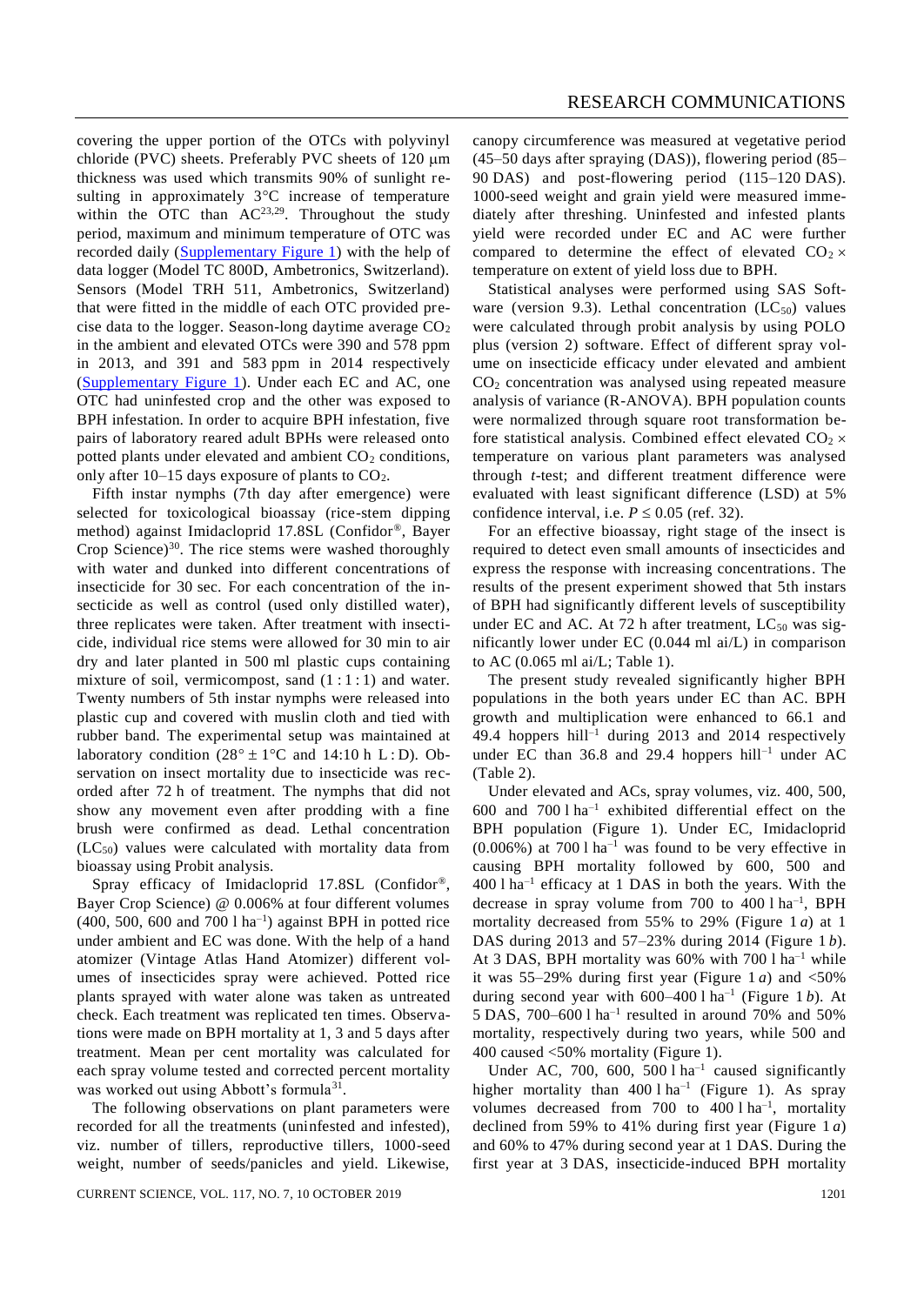**Table 1.** Efficacy of Imidacloprid against brown planthopper (BPH) under elevated and ambient conditions

|                                         |                      |                                       |                                       | Fiducial limit (%) |                |
|-----------------------------------------|----------------------|---------------------------------------|---------------------------------------|--------------------|----------------|
| Condition                               | $X^2$ (DF)*          | $Slope \pm SE$                        | $LC_{50}$ **                          | Lower              | Upper          |
| Elevated condition<br>Ambient condition | 1.290(3)<br>1.039(3) | $3.254 + 0.444$<br>$2.932x \pm 0.365$ | 0.044 <sup>b</sup><br>$0.065^{\rm a}$ | 0.037<br>0.057     | 0.050<br>0.075 |

Elevated condition – 570  $\pm$  25 ppm + >3 $\degree$ C than ambient temperature; Ambient condition  $-397 \pm 25$  ppm + ambient temperature; \*Degree of freedom. †Number of insects used. \*\*LC<sub>50</sub> of one treatment is significantly different if both the lower and upper fiducial limits do not include  $LC_{50}$  value of other treatment; The  $LC_{50}$  values are expressed as millilitres of ai/L for Imidacloprid.



**Figure 1.** *a*, Effect of Imidacloprid on brown planthopper (BPH) mortality under elevated and ambient conditions during rainy season 2013. Elevated condition – 570  $\pm$  25 ppm + >3°C than ambient temperature; Ambient condition – 397  $\pm$  25 ppm + ambient temperature; DAS, Days after transplanting, \*Significant at 0.05%, \*\*significant at 0.01%. *b*, Effect of Imidacloprid on BPH mortality under elevated and ambient conditions during rainy season 2014 elevated condition – 570  $\pm$ 25 ppm + >3 $^{\circ}$ C than ambient temperature; ambient condition – 397  $\pm$  $25$  ppm + ambient temperature; DAS, Days after spraying, \*Significant at 0.05%, \*\*Significant at 0.01%.

was found to be more than 60% with 500, 600 and 700 l ha–1 , meanwhile 51% mortality was recorded with  $400$  l ha<sup>-1</sup> (Figure 1*a*). But during the second year, both

600 and  $700 \text{ l} \text{ ha}^{-1}$  produced around 60% mortality whereas 400 and 500 l ha<sup>-1</sup> produced 50% mortality (Figure 1 *b*). At 5 DAS, 56% of BPH mortality was exhibited with  $400 \,$ 1 ha<sup>-1</sup> as compared to  $65-76\%$  BPH mortality with other three spray volumes  $(500, 600 \text{ and } 700 \text{ l} \text{ ha}^{-1})$ during both the years (Figure 1). Thus, the present study revealed that under EC, higher spray volumes were required to produce mortality similar to ACs.

During both the years, significant difference was observed between the uninfested plants canopy circumference at different crop growth stages of two treatments (Table 3). During 2013, plants exposed to EC showed higher canopy circumference of 13.5, 15.8 and 13.6 cm at vegetative (45–50 DAS), flowering (85–90 DAS) and post-flowering (115–120 DAS) phases respectively, compared to 10.2, 12.9 and 10.7 cm under AC at respective stages. Similar trend was observed during 2014 at all three (vegetative, flowering and post-flowering) phases of the crop growth stage. Canopy circumference at vegetative, flowering and post-flowering stages was 13.6, 16.1 and 13.5 cm respectively, under EC in comparison with 10.5, 12.8 and 11.1 cm under AC respectively.

Significantly higher number of tillers  $(t = 2.9$ , *P* = 0.0008) and reproductive tillers ( $t = 3.1$ , *P* = 0.0006) was found in uninfested plants (Table 4) grown under EC than AC. While significantly lower 1000-grain weight  $(t = 3.4, P = 0.005)$  and yield  $(t = 2.3, P = 0.04)$  was recorded with plants exposed to EC than AC. Elevated condition thus increased tillering (18.4%), reproductive tillers (20.5%) but 1000-grain weight (11.7%) found to be reduced. Hence, 11.9% of overall decrease in grain yield was experienced under EC compared to AC. Although EC significantly enhanced the plant growth but had negative impact on yield parameters. EC also positively influenced BPH population attributed to more yield loss of 41.1% compared to 26.5% in untreated check under AC (Figure 2). Under AC, spray volumes of 400, 500, 600 and  $700$  l ha<sup>-1</sup> resulted a yield loss of 17.3, 12.3, 10.5 and 8.8% respectively in contrast to 32.5, 26.9, 25.3 and 22.4% respectively under EC (Figure 2).

Insecticide efficacy of different spray volume against BPH was studied under EC vis-à-vis AC in OTCs for two years. The study revealed that under EC, Imidacloprid  $(0.006\%)$  @ 700 l ha<sup>-1</sup> showed maximum efficacy (50%)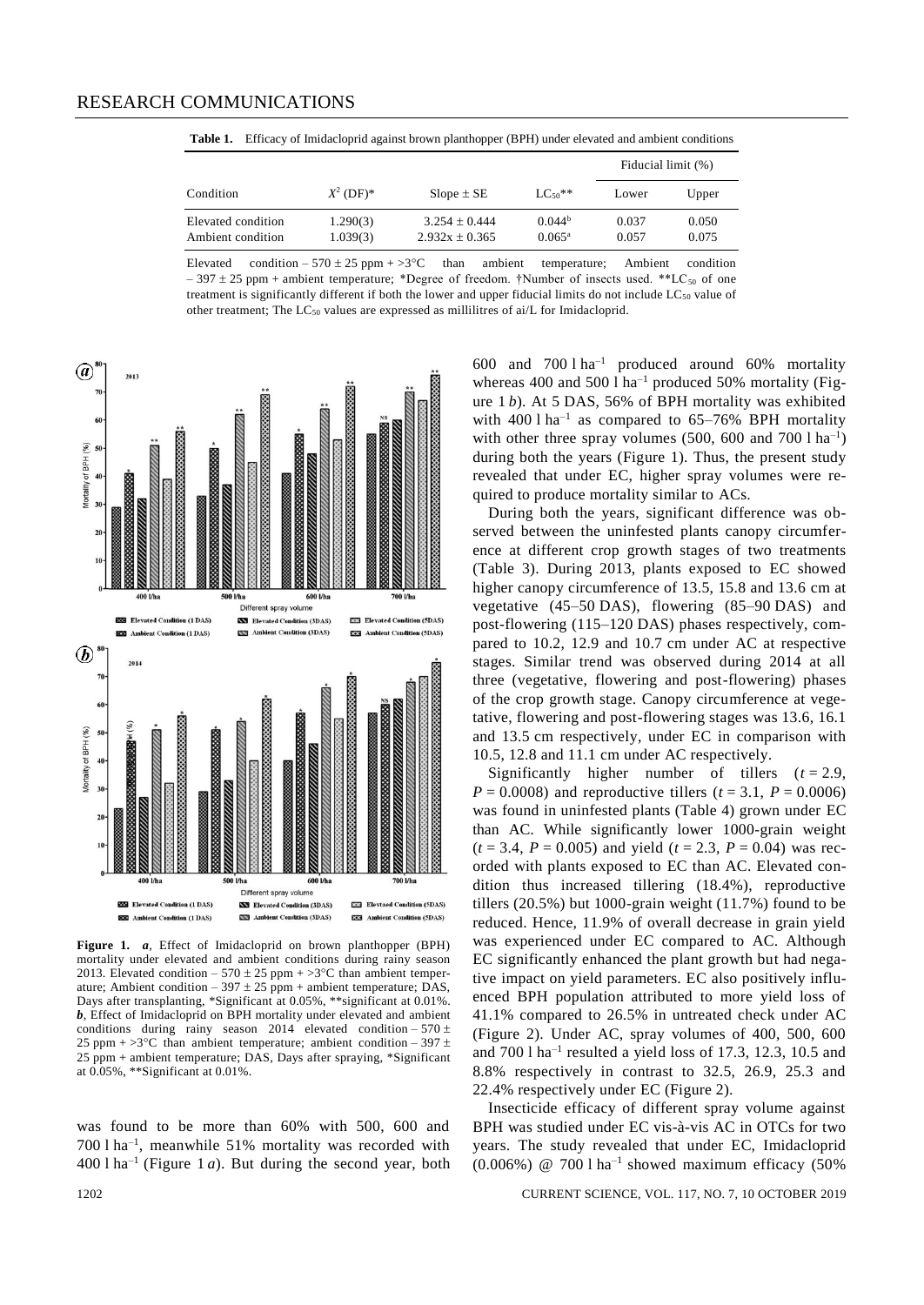| 2015 and 2014 |                         |                            |                         |                              |  |  |  |
|---------------|-------------------------|----------------------------|-------------------------|------------------------------|--|--|--|
|               |                         | 2013                       |                         | 2014                         |  |  |  |
| Treatment     | Ambient condition       | Elevated condition         | Ambient condition       | Elevated condition           |  |  |  |
| 400 l/ha      | $37.1 + 1.85^{\rm b}$   | $68.8 \pm 3.46^{\circ}$    | $26.3 + 2.15^b$         | $52.4 + 4.10^a$              |  |  |  |
| 500 l/ha      | $34.7 + 3.67^b$         | $65.6 \pm 5.13^{\circ}$    | $31.3 \pm 4.52^b$       | $48.6 \pm 4.12$ <sup>a</sup> |  |  |  |
| 600 l/ha      | $39.5 \pm 4.91^{\rm b}$ | $68.8 \pm 5.19^{\circ}$    | $29.9 + 3.37^b$         | $48.4 + 6.83$ <sup>a</sup>   |  |  |  |
| 700 l/ha      | $37.7 + 4.23^b$         | $62.6 + 4.85^{\circ}$      | $32.3 \pm 5.87^{\rm b}$ | $45.8 + 5.62$ <sup>a</sup>   |  |  |  |
| Control       | $35.2 + 5.21^b$         | $64.5 + 3.46^{\circ}$      | $27.5 \pm 2.20^{\rm b}$ | $51.8 + 2.42^a$              |  |  |  |
| $Mean + SE$   | $36.8 + 4.37b$          | $66.1 + 5.27$ <sup>a</sup> | $29.5 + 3.62^b$         | $49.4 \pm 4.62^{\circ}$      |  |  |  |

**Table 2.** Number of BPH under elevated and ambient conditions before spray insecticide during rainy season 2013 and 2014

Treatment – 2013 (*F* = (386.33), LSD = (0.03), *P* < 0.0001); 2014 (*F* = (124.73), LSD = (0.06), *P* < 0.0001). Planthopper counts with same superscripts do not differ significantly. \*Mean of 10 replications.

**Table 3.** Canopy circumferences of Pusa Basmati 1401 under elevated and ambient conditions

|                                                         |                                                                  |                                                                  |                                                                  | Crop canopy circumference (cm)                                   |                                                                  |                                                                    |
|---------------------------------------------------------|------------------------------------------------------------------|------------------------------------------------------------------|------------------------------------------------------------------|------------------------------------------------------------------|------------------------------------------------------------------|--------------------------------------------------------------------|
|                                                         |                                                                  | 2013                                                             |                                                                  |                                                                  | 2014                                                             |                                                                    |
| Conditions                                              | Vegetative period<br>$(45-50$ DAS)                               | Flowering period<br>$(85-90$ DAS)                                | Post-flowering period<br>$(115-120$ DAS)                         | Vegetative period<br>$(45-50$ DAS)                               | $(85-90$ DAS)                                                    | Flowering period Post-flowering period<br>$(115-120$ DAS)          |
| Elevated condition<br>Ambient condition<br>t-Statistics | $13.51 + 0.41$<br>$10.24 \pm 0.68$<br>$t = 4.0$<br>$(P = 0.001)$ | $15.78 + 0.42$<br>$12.85 \pm 0.52$<br>$t = 3.8$<br>$(P = 0.001)$ | $13.64 + 0.57$<br>$10.65 \pm 0.67$<br>$t = 3.6$<br>$(P = 0.005)$ | $13.62 + 0.47$<br>$10.53 \pm 0.58$<br>$t = 3.2$<br>$(P = 0.001)$ | $16.11 + 0.55$<br>$12.76 \pm 0.59$<br>$t = 4.2$<br>$(P = 0.001)$ | $13.46 \pm 0.42$<br>$11.14 \pm 0.51$<br>$t = 2.6$<br>$(P = 0.004)$ |

Elevated condition – 570 ± 25 ppm + >3°C than ambient temperature; Ambient condition – 397 ± 25 ppm + ambient temperature.



Figure 2. Effect of Imidacloprid on yield loss under elevated versus ambient CO<sub>2</sub> elevated condition -570  $\pm$  25 ppm +  $>$ 3 $\degree$ C than ambient temperature; Ambient condition – 397  $\pm$  25 ppm + ambient temperature.

BPH mortality) under EC followed by 600, 500 and 400 l ha–1 . While under AC similar level of control (50% mortality) was achieved with dosage of  $500$  l ha<sup>-1</sup>. Higher volume of spray required under EC could perhaps be ascribed to higher BPH population owing to increased fecundity due to favourable microenvironment with profuse tillering and enhanced canopy circumference. Hence under changing climatic conditions, there is a need to increase the spray volume in order to effectively manage BPH population. The result of the present study was in accordance with the previous studies on increased spray volumes *Beauveria bassiana* on western flower thrips,

CURRENT SCIENCE, VOL. 117, NO. 7, 10 OCTOBER 2019 1203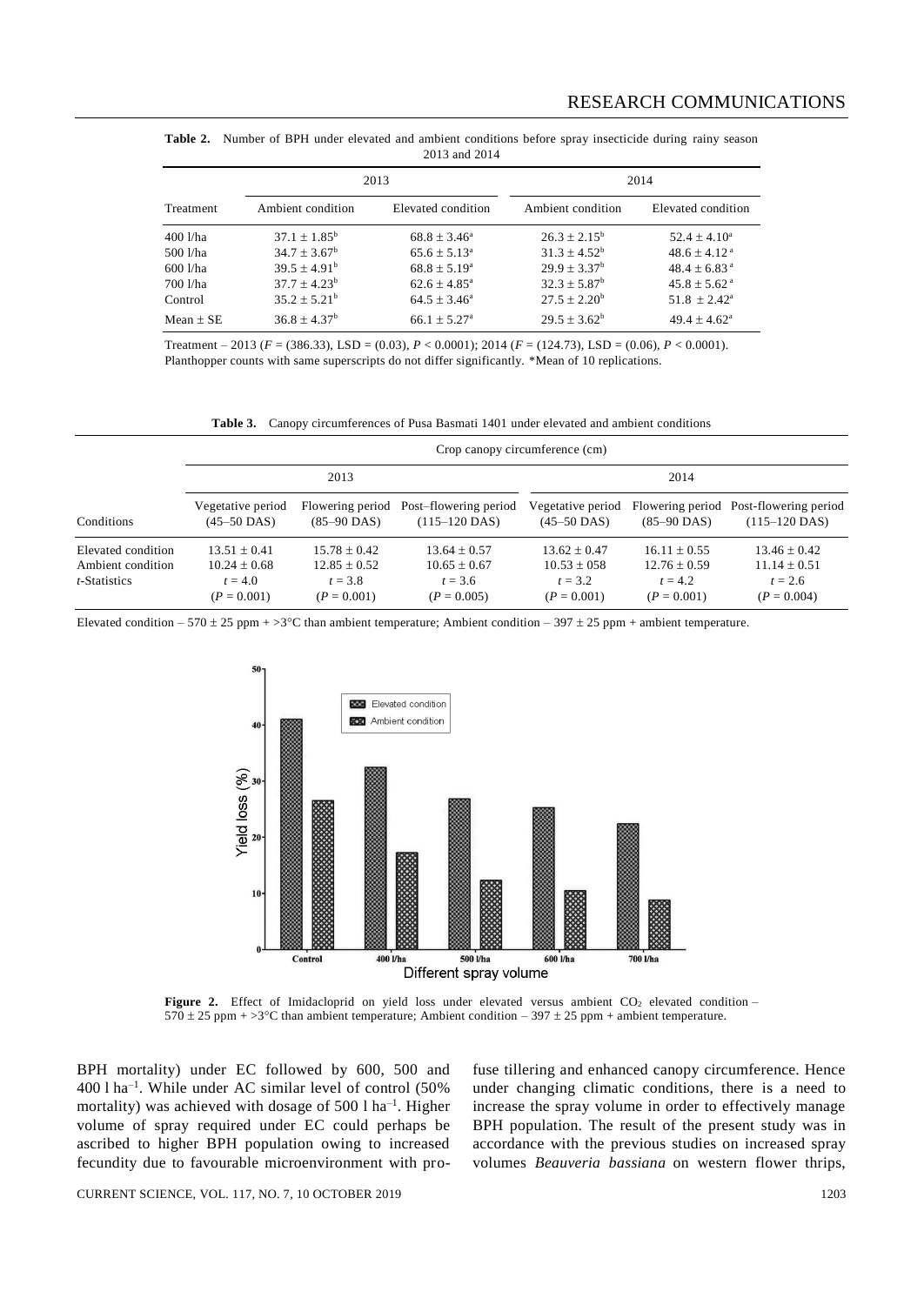| <b>RESEARCH COMMUNICATIONS</b> |  |  |
|--------------------------------|--|--|
|                                |  |  |

|                                                                                                        |                 | Parameter         | tillers/hill<br>No. of     | tillers/hill<br>No. of                            | Seeds per<br>panicles  | $1000$ seed<br>weight (g)     | Yield $(g)$                | CURRENT SCIENCE, VOL. 117, NO. 7, 10 OCTOBER 2019                                                                                                               |
|--------------------------------------------------------------------------------------------------------|-----------------|-------------------|----------------------------|---------------------------------------------------|------------------------|-------------------------------|----------------------------|-----------------------------------------------------------------------------------------------------------------------------------------------------------------|
|                                                                                                        |                 | $_{\rm EC}$       | $30.5 \pm$<br>1.6          | $27.8\,\pm$<br>1.5<br>reproductive                | $80.2 \pm$<br>6.6      | $20.4 \pm$<br>0.4             | $28.2 \pm$<br>$\Xi$        | EC, Elevated condition $(570 \pm 25$ ppm + >3°C than ambient temperature); AC, Ambient condition $(397 \pm 25$ ppm + ambient temperature); NS, Non-significant. |
|                                                                                                        | Uninfested      | $\mathsf{AC}$     | $25.7 \pm$<br>1.2          | $22.9\,\pm$<br>$\begin{array}{c} 1.0 \end{array}$ | $93.4 \pm$<br>$7.1\,$  | $23.1\pm$<br>0.8              | $32.0\,\pm$<br>1.3         |                                                                                                                                                                 |
|                                                                                                        |                 | 't' value         | (0.0008)<br>$t = 2.9$      | (0.0006)<br>$t = 3.1$                             | $t=1.4^{\rm NS}$       | (0.005)<br>$t = 3.2$          | $t = 2.3$<br>(0.04)        |                                                                                                                                                                 |
| Table 4.                                                                                               |                 | $_{\rm EC}$       | $29.5 \pm$<br>$2.1\,$      | $24.9\,\pm$<br>2.0                                | $88.4 \pm$<br>9.5      | $18.8\,\pm$<br>1.8            | $24.2 \pm$<br>3.0          |                                                                                                                                                                 |
|                                                                                                        | 700 l/ha        | $\mathsf{AC}$     | $24.6 \pm$<br>1.9          | $21.1 \pm$<br>1.4                                 | $78.7 \pm$<br>6.5      | $19.1\pm$<br>1.5              | $25.8 \pm$<br>$1.8\,$      |                                                                                                                                                                 |
|                                                                                                        |                 | $\mu$ e<br>[t, t] | $7^{NS}$<br>$\mathbf{t} =$ | $5^{NS}$<br>$t = 1$                               | $t=0.8^{\rm NS}$       | $t = 0.2$ <sup>NS</sup>       | 0.3 <sup>NS</sup><br>$t=0$ |                                                                                                                                                                 |
|                                                                                                        |                 | $_{\rm EC}$       | $29.9 \pm$<br>2.3          | $26.1 \pm$<br>1.9                                 | $84.9 \pm$<br>$10.0$   | $18.2 \pm$<br>1.8             | $23.3 \pm$<br>3.1          |                                                                                                                                                                 |
|                                                                                                        | 600 l/ha        | AC                | $24.1 \pm$<br>2.0          | $21.3~\pm$<br>1.9                                 | 79.1 ±<br>5.9          | $18.7\,\pm$<br>1.4            | $24.8 \pm$<br>1.9          |                                                                                                                                                                 |
| Effect of different spray volumes of Imidacloprid 17.8 SL @ 0.006% on rice growth and yield parameters |                 | 't' value         | $t=1.9^{\rm NS}$           | $t=1.7^{\rm NS}$                                  | $t=0.5^{\rm NS}$       | $t = 02^{NS}$                 | $t=0.4^{\rm NS}$           |                                                                                                                                                                 |
|                                                                                                        |                 | $\rm EC$          | $28.7 \pm$<br>2.2          | $24.5 \pm$<br>2.1                                 | $82.3 \pm$<br>9.7      | $18.3~\pm$<br>2.0             | $22.8 \pm$<br>2.8          |                                                                                                                                                                 |
|                                                                                                        | 500 l/ha        | AC                | $24.3 \pm$<br>2.5          | $21.6\,\pm$<br>2.4                                | 78.1 $\pm$<br>6.0      | $18.8\,\pm$<br>1.3            | $24.3 \pm$<br>2.2          |                                                                                                                                                                 |
|                                                                                                        |                 | 't' value         | $t=1.4^{\rm NS}$           | $t=0.9$ <sup>NS</sup>                             | $t=0.4^{\rm NS}$       | $t = 0.2$ <sup>NS</sup>       | $t=0.4^{\rm NS}$           |                                                                                                                                                                 |
|                                                                                                        |                 | $\rm E C$         | $29.3 \pm$<br>2.7          | $25.8\,\pm$<br>2.6                                | $79.8 \pm$<br>$8.7\,$  | $17.7 \pm$<br>1.9             | $21.1 \pm$<br>3.1          |                                                                                                                                                                 |
|                                                                                                        | 400 l/ha        | AC                | $23.9 \pm$<br>$2.1\,$      | $20.9\,\pm$<br>2.0                                | 74.7 ±<br>$7.1\,$      | $18.3 \pm$<br>1.2             | $22.9 \pm$<br>2.2          |                                                                                                                                                                 |
|                                                                                                        |                 | 't' value         | $= 1.6$ <sup>NS</sup>      | $t=1.5^{\rm NS}$                                  | $t=0.5^{\rm NS}$       | $t=0.3^{\rm NS}$              | $t=0.4^{\rm NS}$           |                                                                                                                                                                 |
|                                                                                                        |                 | $_{\rm EC}$       | $29.2 \pm$<br>$2.0\,$      | $24.7 \pm$<br>2.2                                 | $77.9 \pm$<br>$10.1\,$ | $16.8\,\pm$<br>2.4            | $18.4 \pm$<br>2.7          |                                                                                                                                                                 |
|                                                                                                        | Untreated check | $\overline{AC}$   | $24.3 \pm$<br>2.1          | $21.2 \pm$<br>$2.0\,$                             | $73.2 \pm$<br>6.7      | $17.7 \pm$<br>$\frac{18}{18}$ | $20.4 \pm$<br>2.4          |                                                                                                                                                                 |
|                                                                                                        |                 | 't' value         | $t=1.6^{\rm NS}$           | $t=1.1^{\rm NS}$                                  | $t=0.4^{\rm NS}$       | $t=0.3^{\rm NS}$              | $t=0.5^{\rm NS}$           |                                                                                                                                                                 |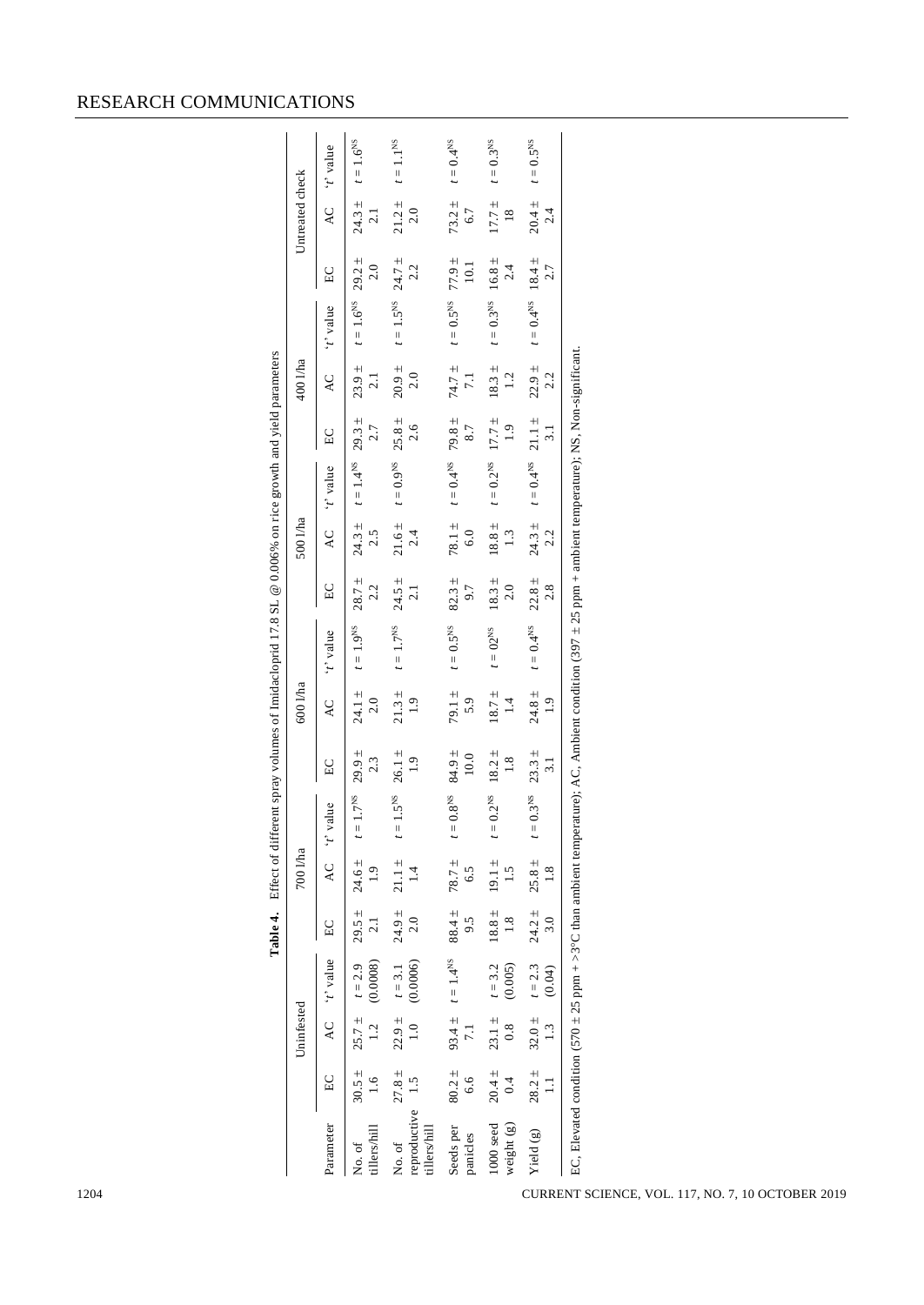*Frankliniella occidentalis*33, fenpropathrin or methoxyfenozide on grape berry moth, *Paralobesia viteana*<sup>34</sup> and dicrotophos on tarnished plant bug, *Lygus lineolaris*<sup>35</sup> .

Apart from affecting the crop yields, climate change also affects the usage of pesticide and their effective dose. Efficacy of pesticides alters with varying temperature and rainfall pattern as well as the morphological and physiological condition of plants<sup>16</sup>. A probable increase in downpour could aggravate pesticide wash-off or leach off resulting in reduced pest control. In contrast at elevated temperatures, metabolic rate gets enhanced in plants that lead to faster uptake of pesticides which tend to be more toxic to pests. Moreover under elevated  $CO<sub>2</sub>$ , increased thickness of epicuticular wax layer would leads to reduced or slower uptake by host, whereas increased canopy size posed difficulty in proper spray coverage on the host surface which in turn lead to a dilution of the active ingredient. However, the studies related to insecticide efficacy under elevated  $CO<sub>2</sub>$  levels and temperatures were sparse and few studies were conducted for biopesticides and organophosphates. Coviella and Trumble<sup>36</sup> reported that climate change had a positive impact on biopesticides where under elevated CO<sup>2</sup> efficacy of *Bacillus thuringiensis* against *Spodoptera exigua* found enhanced. Likewise, expression of *Bt* toxins was also altered under changing climatic conditions<sup>37</sup> due to significant reduction of total N in foliage enhanced through C : N ratio which in turn triggered the larval consumption. Whereas another study indicated that triazophos efficacy against BPH reduced under enriched  $CO<sub>2</sub>$  condition<sup>38</sup>. However, most studies were undertaken only either under elevated CO<sup>2</sup> condition or temperature alone; hence a holistic approach is required through exploring the physiological, transcriptional and biochemical mechanism underlying with insecticide, host plant and insect pest. Furthermore, this comprehensive approach would be crucial for devising future pest management strategies under changing environmental conditions.

Under elevated  $CO<sub>2</sub>$  condition, higher tiller production was noticed which in turn enhanced the plant density and growth and increase in canopy size provided the congenial micro-environment for BPH multiplication. Some of the earlier studies revealed enhanced photosynthetic rate and lower respiration in plants exposed under elevated  $CO<sub>2</sub>$  due to doubling the tillers<sup>39,40</sup>. Likewise during vegetative phase, increase in number of tillers is accredited to increase in temperature<sup>39,41</sup>. In our study, grain yield was decreased by 11.9% under EC than AC. The grain yield increased by 40% at high  $CO<sub>2</sub>$  condition due to extra carbohydrate production<sup>42,20</sup>, but increasing temperature found to nullify the positive effect of  $CO<sub>2</sub>$  (ref 43).

Despite increase in tiller numbers and canopy circumference, under elevated conditions BPH infestation resulted in higher yield loss (%) than ambient which was manifested as hopper burns. Earlier reports also suggest

CURRENT SCIENCE, VOL. 117, NO. 7, 10 OCTOBER 2019 1205

that rice crop with hopper burn under elevated  $CO<sub>2</sub>$  suffered more yield loss compared to ambient<sup>20,23</sup>. During the present study, crop experienced 22.4% yield loss under EC even after sprayed with 700 l ha–1 Imidacloprid when compared to 8.8% yield loss under AC. Rising concentration of  $CO<sub>2</sub>$  could improve the plant growth simultaneously the damage level would also get enhanced by some phytophagus insects<sup>44</sup>.

Climate change not only affects the insects but also the plant protection chemicals which are highly sensitive to the environment. Hence, the present study has shown that BPH population would be highly favoured under EC than under AC. Thus under changing climate, crop loss due to BPH may aggravate in future. Therefore, in order to effectively manage the pest, the higher insecticide spray volume will be required under EC. Adaptation strategies need to be developed to combat climate change effects, hence further studies are required in large scale to confirm the results. That might help revise the rice pesticide application rates which will ensure suppression of BPH population effectively and sustained agricultural production in the future.

- 1. Stocker, T. F. *et al.* (eds), IPCC, Climate Change 2013: The Physical Science Basis. Contribution of Working Group I to the Fifth Assessment Report of the Intergovernmental Panel on Climate Change, Cambridge University Press, Cambridge, United Kingdom and New York, NY, USA, 2013, pp. 7–22, 1535; doi:10.1017/CBO9781107415324.
- 2. Moore, F. C., Baldos, U., Hertel, T. and Diaz, D., New science of climate change impacts on agriculture implies higher social cost of carbon. *Nature Commun.*, 2017, **8**, 1607; doi:10.1038/s41467-017- 01792-x.
- 3. Parry, M. A. J., Madgwick, P. J., Carvalho, J. F. C. and Andralojc, P. J., Prospects for increasing photosynthesis by overcoming the limitations of Rubisco. *J. Agric. Sci.*, 2007, **145**, 31–43.
- 4. Timmer, C. P., Behavioral dimensions of food security. *Proc. Natl. Acad. Sci.*, 2010, **109**(31), 12315–12320.
- 5. Khush, G. S., Harnessing science and technology for sustainable rice-based production systems. In FAO Rice Conference 04/CRS.14, Rome, Italy, 12-13 February 2004,, p. 13; http:// www.fao.org/rice2004/en/pdf/khush.pdf.
- 6. Indiastat, Rice production statistics, 2018; http://www.indiastat. com/table/agriculture/2/rice/17194/56320/data.aspx (accessed on 8 December 2018).
- 7. Krishnaiah, N. V., Lakshmi, V. J., Pasalu, I. C., Katti, G. R. and Padmavathi, C., Insecticides in rice – IPM, past, present and future. Technical Bulletin No. 30, Directorate of Rice Research, ICAR, Hyderabad, 2008, p. 146.
- 8. Behura, N., Sen, P. and Kar, M. K., Introgression of yellow stem borer (*Scirphophaga oryzae*) resistance gene, into cultivated rice (*Oryza* sp.) from wild spp. *Indian J. Agric. Sci*., 2011, **81**, 359– 362.
- 9. Chander, S., Aggarwal, P. K., Kalra, N. and Swaruparani, D. N., Changes in pest profiles in rice-wheat cropping system in Indogangetic plains. *Ann. Plant Protect. Sci.*, 2003, **11**(2), 258–263.
- 10. Mishra, H. P. and Jena, B. C., Integrated pest management in rice. In *Entomology: Novel Approaches* (eds Jain, P. C. and Bhargava, M. C.), New India Publishing Agency, New Delhi, 2007, p. 268.
- 11. Nguyen, N. V. and Ferrero, A., Meeting the challenges of global rice production. *Paddy Water Environ.*, 2006, **4**, 1–9.